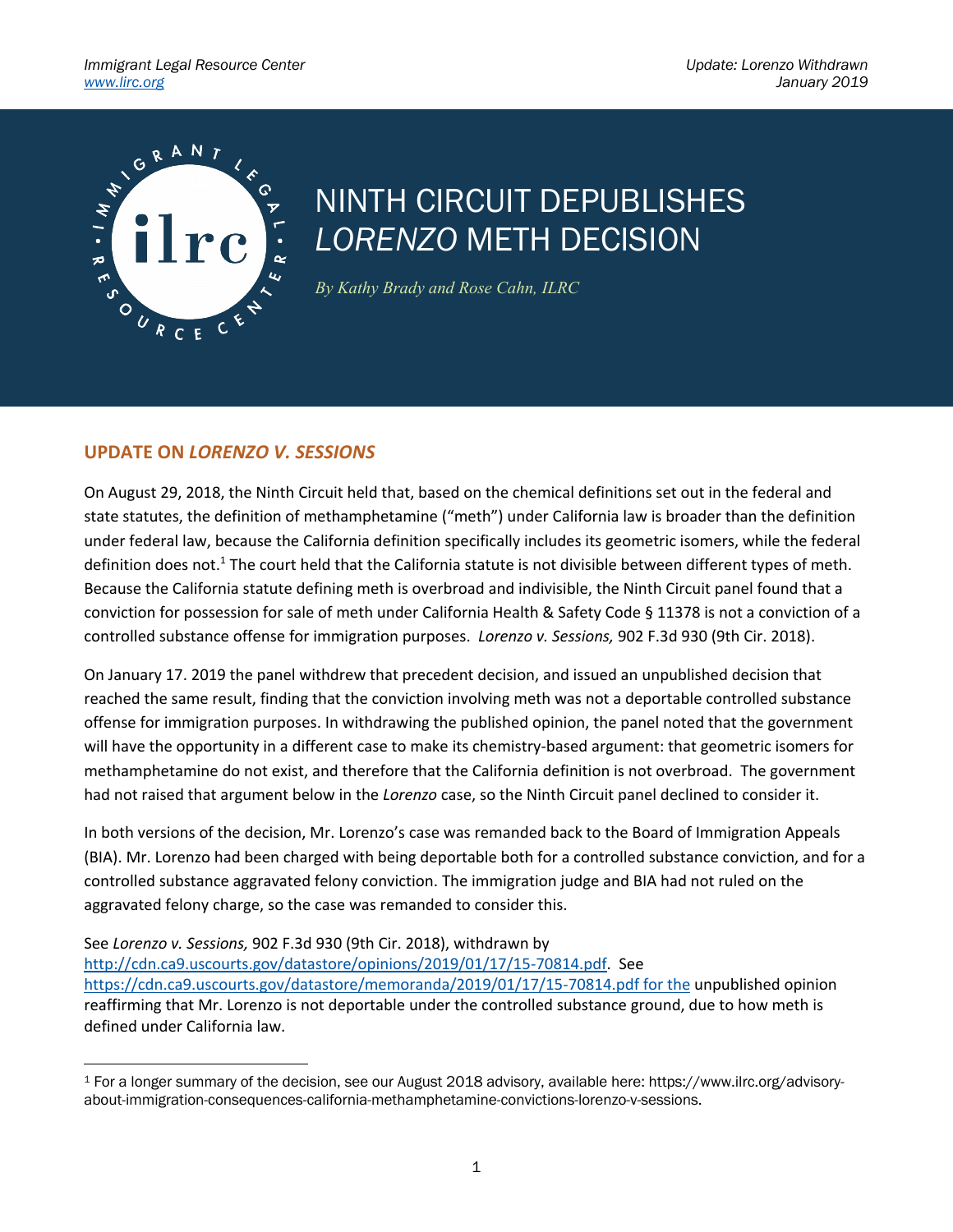*Immigration advocates* representing people in removal proceedings can cite to the new, unpublished *Lorenzo*  decision<sup>2</sup> and argue that its reasoning is correct. However, currently there is no published precedent finding that meth is not a controlled substance for immigration purposes. ICE might submit expert declarations alleging that the geometric isomers do not exist, that California meth therefore is a federally-defined controlled substance, and that *Lorenzo* was wrongly decided. ICE might seek to reopen removal proceedings on the basis of the withdrawal of the *Lorenzo* precedent decision. Advocates may have to counter with their own declarations by chemistry experts, asserting that the geometric isomers do in fact exist. The argument set out in *Lorenzo* is a valid basis for appeal of any denial, during which time advocates should explore post-conviction relief in case we do not get another published decision in our favor.

*Criminal defenders* should be extremely wary of relying on a plea to meth as a "safe" immigration disposition. The bad news is that especially for undocumented persons, but in some cases for all immigrants, a single conviction for possessing a controlled substance causes disastrous consequences. These strategies are discussed in more detail in the ILRC advisory on the original *Lorenzo* opinion, which is reprinted below.

- The best course is to figt hard to plead to a non-drug offense like Pen. C. § 32, B&P C §§ 4140 or 4141, or to pretrial diversion under Pen. C. § 1000 or a under less formal arrangement. When pleading to a nondrug offense, check the *California Quick Reference Chart* to see what immigration consequences it may have. Immigration and criminal defenders can sign up for the chart at www.ilrc.org/chart.
- Another good defense, although hard to obtain, is a plea to a specific substance that appears on California drug schedules but not federal ones, such as, for H&S C § 11377-79, chorionic gonadotropin or khat. See discussion of this strategy in *Note: Controlled Substances* at www.ilrc.org/chart.
- A third defense currently works only if the defendant is a lawful permanent resident who is not deportable (due to a prior conviction or some other reason). For that defendant, a plea to certain drug offenses (including H&S C §§ 11350-52 and 11377-79) will not make the person deportable if the entire record of conviction is carefully sanitized of any mention of the specific drug, and refers only to "a controlled substance." Under current Ninth Circuit law it does not help any immigrant who must apply for relief, however, such as undocumented immigrants seeking to apply for a greencard.
- Finally, if the defendant is undocumented or already deportable due to a conviction, and ICE is at the door, counsel might decide to plead to meth in the hopes that the *Lorenzo* issue eventually wins, or else create a vague record of conviction in hopes that the law changes so that a vague record will aid an undocumented person. The defendant will need to find immigration counsel immediately.

## **AUGUST 2018 ADVISORY ON** *LORENZO V. SESSIONS*

 $\overline{a}$ 

This is the text of the advisory the ILRC published in August 2018, discussing the holding of the original *Lorenzo v. Sessions* opinion, which now has been withdrawn. It provides information about the *Lorenzo* issue.

The Ninth Circuit Court of Appeals held that the California definition of methamphetamine ("meth") in its Health and Safety Code is broader than the definition of methamphetamine contained in the federal Controlled

<sup>2</sup> It is permissible to cite to an unpublished Ninth Circuit decision dating after January 1, 2007, although the decision will not be treated as precedent. See Court Rule 36-3 of Federal Rules of Appellate Procedure, Ninth Circuit, https://cdn.ca9.uscourts.gov/datastore/uploads/rules/frap.pdf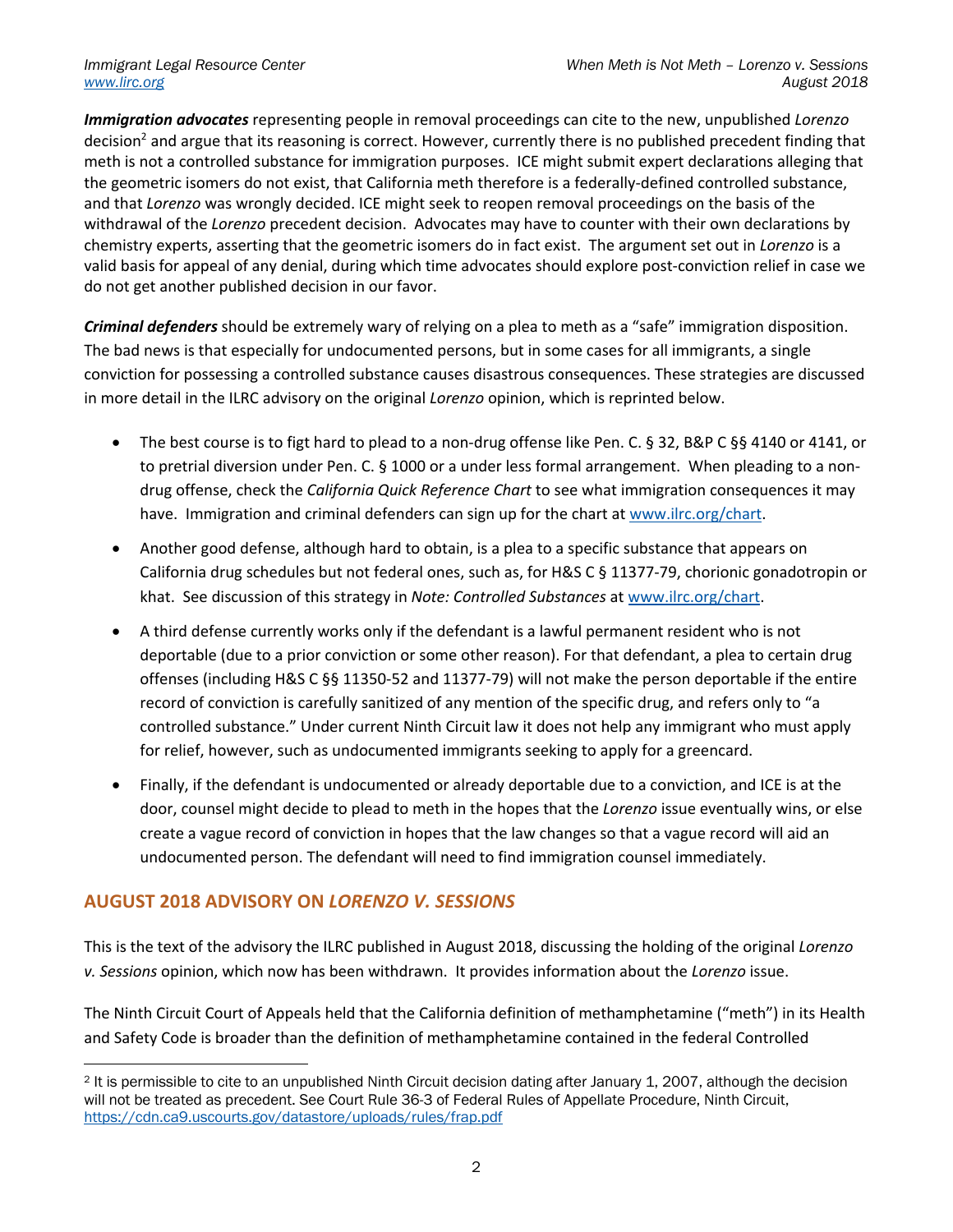Substances Act. The court found that a conviction for possession for sale of meth under Cal H&S § 11378 is not a deportable controlled substance offense under INA § 237(a)(2)(B)(i), since a controlled substance offense for immigration purposes is tied to the definition of controlled substances in the federal Controlled Substances Act. *Lorenzo v. Sessions*, No. 15-70814, F.3d (9th Cir. August 29, 2018),

http://cdn.ca9.uscourts.gov/datastore/opinions/2018/08/29/15-70814.pdf

Immigration advocates should quickly consider the possible implications of this decision, as it may be a basis for a motion to terminate or a motion to reopen in some cases, and certain deadlines may apply.

## **Summary of** *Lorenzo v. Sessions***<sup>3</sup>**

 $\overline{a}$ 

In *Lorenzo v. Sessions*, the court found that both the California and the federal statutes carefully define controlled substances, including whether the definitions include their salts, isomers, and salts of their isomers. The definition of meth under California law specifically includes its geometric isomers, while the definition of meth under federal law specifically does not. Therefore, the California statute is overbroad. The court found that the definition of meth under California law is not divisible between types of isomers. Accordingly, the court found that the modified categorical approach is not applicable, and an immigration judge or official may not look to the record of conviction to see which type of meth was involved in the California conviction (e.g., whether the it involved a "geometric" or "optical" isomer). Slip. op. at 19. Instead, no conviction for meth in California is a federally-defined controlled substance offense.

In making this decision, the court found that when a statute "explicitly defines a crime more broadly than the generic definition," there is no need to produce cases to show a "realistic probability" of prosecution for conduct that falls outside the federal definition of the offense, citing *United States v. Grisel,* 488 F.3d 844, 850 (9th Cir. 2007) (en banc) and declining to follow *Matter of Ferreira*, 261 I&N Dec. 415 (BIA 2014). Slip. op. at 13- 15. In other words, the court did not demand to see prosecutions that involved a geometric isomer of meth, because geometric isomers were specifically included in Cal H&S § 11033 and 11055. The decision is also significant because the court confirmed that the categorical approach applies with full force to a "disjunctive list within a disjunctive list"—in other words, the categorical approach applies a second time to the list of particular substances within the definition of of larger drug types. Slip. op. 15-16.

The court found that Mr. Lorenzo is not deportable for a controlled substance offense but remanded the case to the BIA to give it the opportunity to rule on the alternative basis for removal, i.e., that the conviction is a deportable drug trafficking aggravated felony. The court, however, directed the BIA to consider whether that theory "suffers from the same flaw" as the controlled substance deportation ground. Slip op. at 20. The aggravated felony theory certainly will suffer from the same flaw, because the aggravated felony offense also requires a federally defined controlled substance.

*Impact in immigration cases***.** Immigration advocates should cite *Lorenzo* as a basis to terminate removal proceedings, or assert eligibility to apply for relief, where adverse consequences were based on an allegation that a conviction involving California meth is a removable controlled substance offense or a where a conviction involving meth is being alleged as an aggravated felony.

Immigration advocates also should quickly consider whether they can file a motion to reopen or reconsider where an adverse order has already issued and where that order was based upon a finding that a California conviction involving meth was a removable controlled substance offense or aggravated felony. Check the applicable timetables for filing. For an excellent discussion of motions to reopen based on a change of law, and

<sup>3</sup> Many thanks to Professor Annie Lai, UC Irvine School of Law, and Michael Mehr for their contributions to this advisory.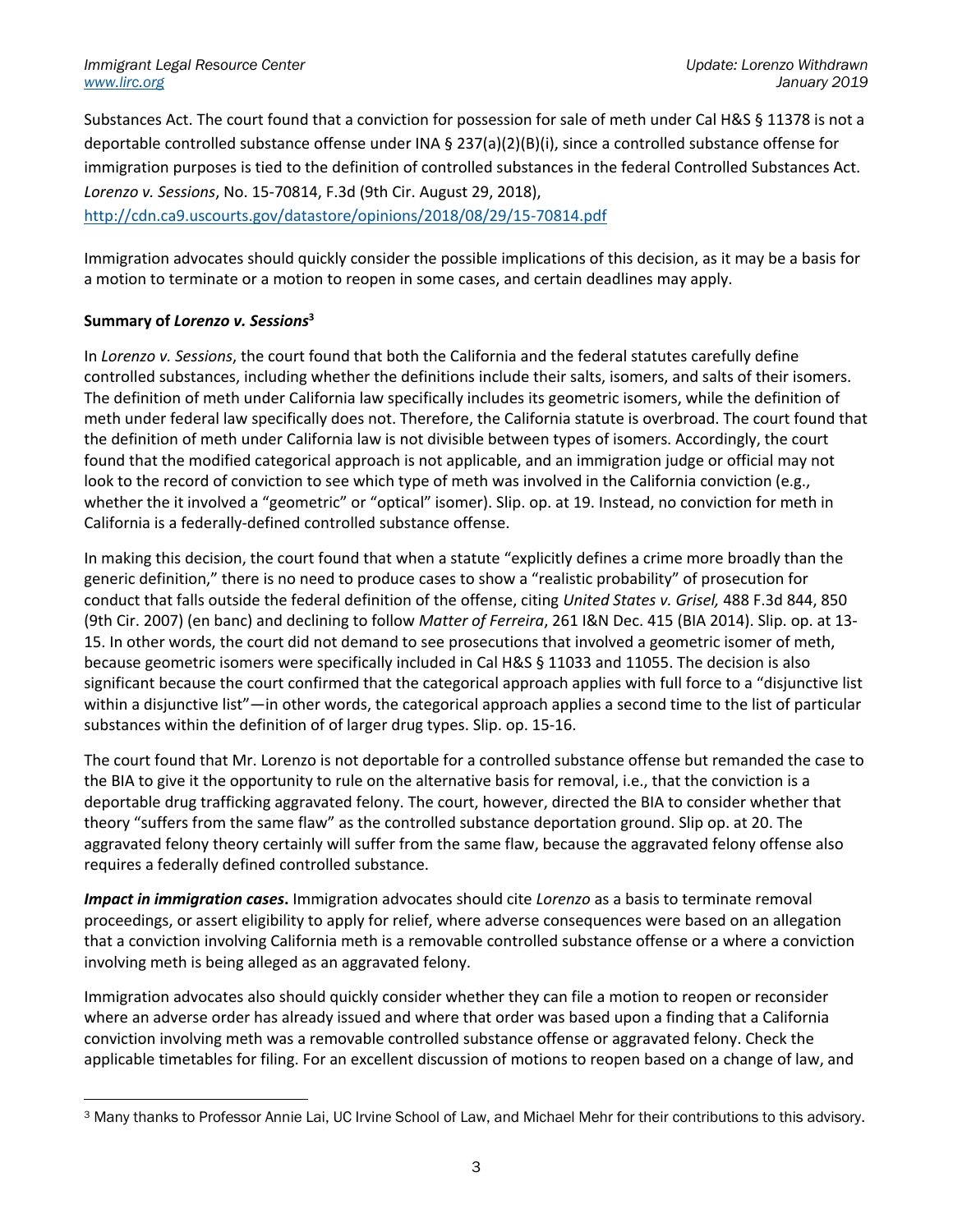sample motions, see the recent practice advisory on motions to reopen under *Pereira v. Sessions:* see NIPNLG and IDP, *Practice Advisory: Challenging the Validity of Notices to Appear Lacking Time-and-Place Information* (July 16, 2018), available online. $4$ 

*Look carefully at all Health & Safety Code convictions that may have involved meth.* The most common criminal statutes that punish meth possession, transportation, and sale are H&S §§ 11377-11379. But, if your client has a charge or conviction for H&S § 11550 (use/under the influence), H&S § 11370.1 (possession of controlled substance with a firearm), or H&S § 11364 (paraphernalia) and the drug is specified as meth, then it is categorically not a controlled substance offense under *Lorenzo.* Because there may be other Health & Safety charges specifying meth as the drug, advocates should look closely at any Health and Safety Code offense to see if meth is charged or, if no drug is specified, whether meth could be punished by the statute. You can tell if meth is included in the statute if the statute includes drugs specified H&S  $\S$  11055(d)(2) or specifies methamphetamine directly.

*Note about sale and crimes involving moral turpitude*. Even though *Lorenzo* may eliminate the controlled substances grounds of removability for meth offenses, some of those offenses may still trigger other grounds of removability. In particular, drug trafficking under §§ 11378 and 11379 may be charged as a crime involving moral turpitude (CIMT), which can create a separate basis for removability. See discussion at ILRC, *All Those Rules About Crimes Involving Moral Turpitude*. <sup>5</sup> Immigration attorneys should carefully assess whether any of the CIMT grounds of removability apply in their individual's case.

*Impact in criminal cases.* In criminal cases the best possible tactic always is to avoid a conviction relating to any controlled substance. For immigration purposes, in most but not all cases<sup>6</sup> a plea to offenses such as Pen C §§ 32, 136.1(b)(1), 460(a), 594, or a variety of other non-drug offenses will be better than a plea to even a minor drug offense. If the defendant is capable of completing the program, treatment under pretrial diversion, Pen C § 1000, is an excellent option. See discussion at ILRC, *What Qualifies as a Conviction for Immigration Purposes* (2018) and ILRC, *Note: Controlled Substances* (2015).7 Note also that the BIA held that a conviction that is on direct appeal on the merits is not a conviction for immigration purposes. *Matter of J.M. Acosta*, 27 I&N Dec. 420 (BIA August 29, 2018) (holding that a conviction does not attain a sufficient degree of finality for immigration purposes until the right to direct appellate review on the merits has been exhausted or waived).

What if the above options are not possible and one must plead guilty to an offense under H&S C §§ 11377-11379? This is where it gets difficult. The best option for an undocumented person would be to plead to a specific substance that is not on the federal list. In that case, the conviction would not be a controlled substance offense for any immigration purpose. The safest plea is to chorionic gonadotropin, because that clearly is not a federally defined substance. However, that plea is very difficult to arrange.

The other two options both carry risks for undocumented defendants. Under current post-*Lorenzo* law, a specific plea to methamphetamine is not a controlled substance offense, and it might be the best course. The *Lorenzo* case is well-reasoned and may survive the expected petition for rehearing *en banc*. If it does, this is one of the few opportunities (other than a plea to chorionic gonadotropin or khat) that an immigrant has to plead to a

 $\overline{a}$ 

<sup>4</sup> Go to

https://nationalimmigrationproject.org/PDFs/practitioners/practice\_advisories/gen/2018\_5July\_PereiraAdvisory.pdf. <sup>5</sup> All those rules about Crimes Involving Moral Turpitude, available at: https://www.ilrc.org/all-those-rules-about-crimesinvolving-moral-turpitude

 $6$  In some cases, for example some lawful permanent residents, an asylee or refugee, or DACA recipient, it is possible that

the person can survive a conviction for simple possession, but this never should be undertaken without careful analysis. <sup>7</sup> *What Qualifies as a Conviction* is available at https://www.ilrc.org/what-qualifies-conviction-immigration-purposes . *Note: Controlled Substances* is available at www.ilrc.org/chart .